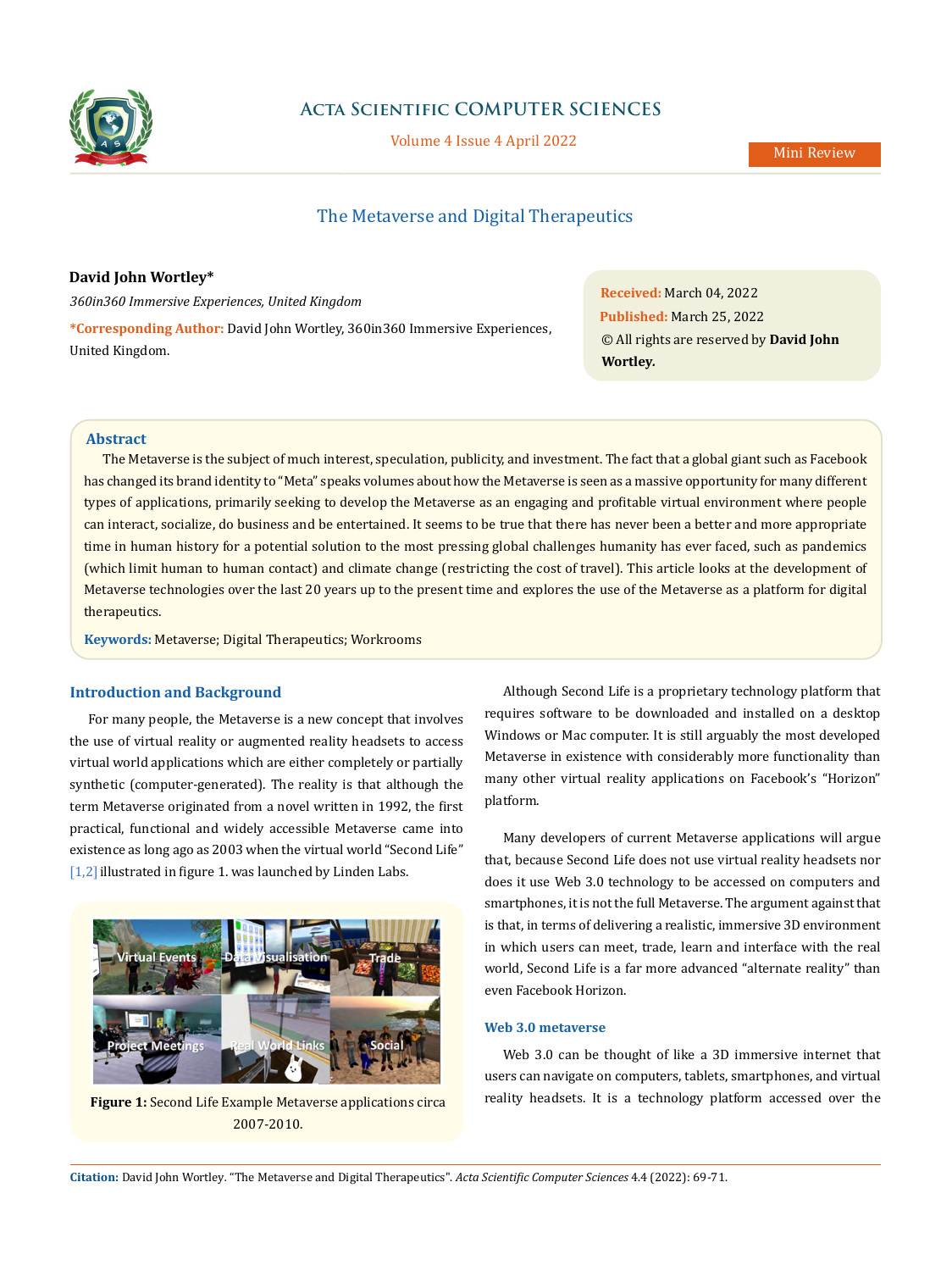internet and does not require the user to download proprietary software. It uses standard browsers such as Google Chrome to run remote applications and experiences. The quality of the Web 3.0 experience depends on the speed of the internet connection, typically at least 4G or 5G wireless connectivity.

The capability of Web 3.0 to handle 3D immersive media which includes real-world photographs as shown in figure 2 enables users to explore and navigate either individually or in a shared experience with others over the internet. Unlike Second Life, Web 3.0 lacks the inherent ability to host large numbers of users simultaneously, but it does provide the option to explore these immersive experiences through a virtual reality headset as well as through a desktop or smartphone browser. The 360in360 Living memories  $[3,4]$  Web 3.0 example shown in Figure 2 is part of a family of demonstrators showing how the Metaverse can host a recording of events and memories. The use of Web 3.0 for social and educational applications that trigger memories and emotions is an example of digital therapeutics.



**Figure 2:** A Web 3.0 Metaverse application.

#### **Facebook (Meta) horizons metaverse platform**

The important differentiator between Proprietary platforms, Web 3.0, and the Horizons Platform, including the Oculus store, is the fact that the native Metaverse environment for Horizons is a virtual reality headset such as the Oculus Quest. This means that the applications can usually only be accessed through a VR headset connected to the internet. The equivalent analogous environments would be Google Play on Android devices and the App Store on IOS smartphones.



**Figure 3:** Horizon Workrooms.

This platform provides similar functionality to Second Life in its ability to host large numbers of personalized avatars in what are primarily synthetic (computer-designed) environments for meetings, entertainment, education, socializing, and trading.

As in Second Life, one of the aims of the platform is to build bridges between the real (physical) and virtual worlds so that, in the example shown in Figure 3, it is possible to connect what is stored and displayed on your desktop computer on a screen in the virtual meeting room and interact with other avatars in the meeting not only by audio but also by avatar gestures and actions which mirror those of the participants. This now also includes the ability to be able to control many functions with your hands without the need for handheld controller devices.

#### **Digital therapeutics in the metaverse**

Digital Therapeutics involves the use of digital technologies for health and wellbeing. This can include both physical and mental health. Digital therapeutics avoids the use of drugs and consequent risk of addiction and co-morbidity and can support clinical compliance.



**Figure 4:** Metaverse Physical Therapeutics.